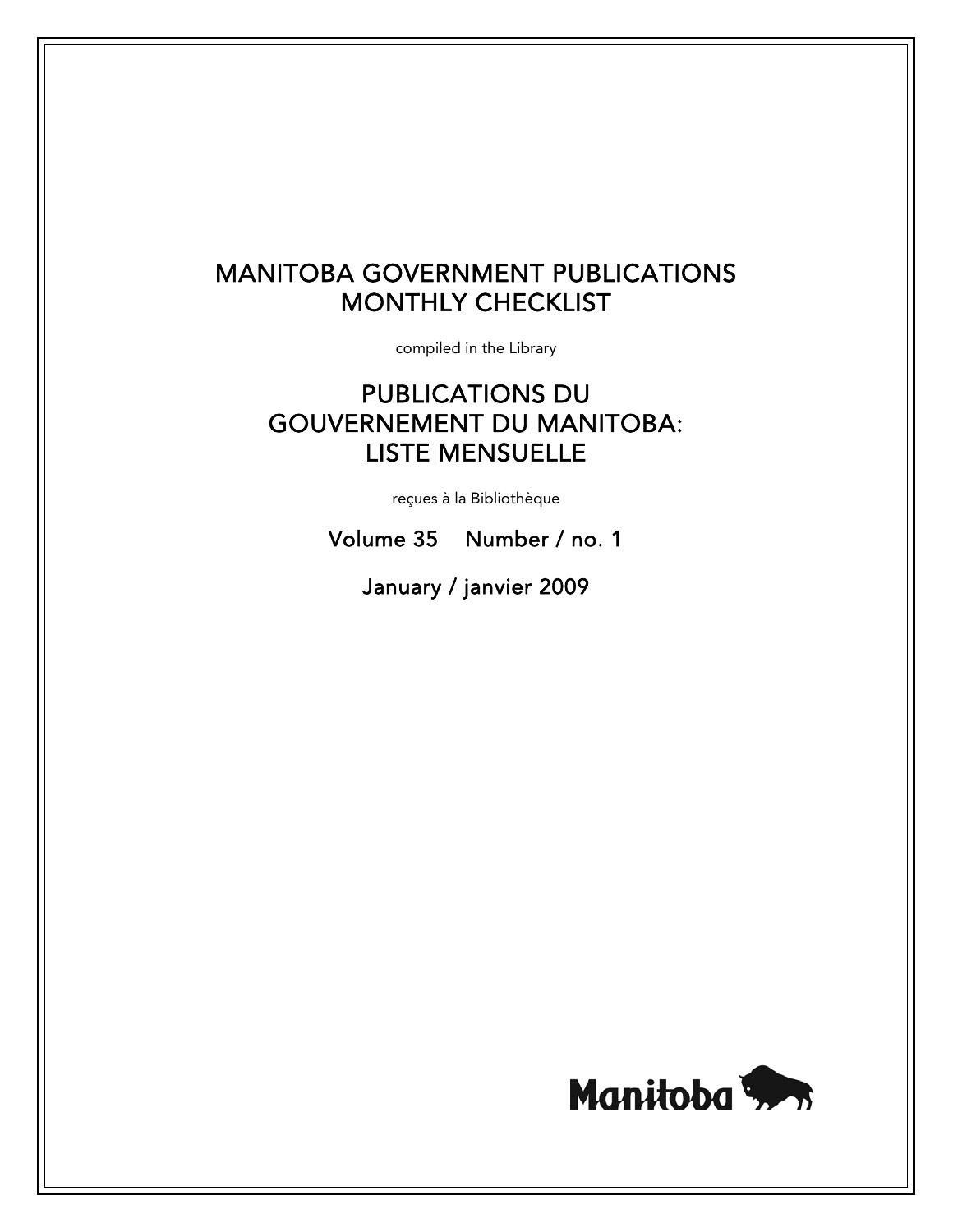# **MANITOBA GOVERNMENT PUBLICATIONS / PUBLICATIONS DU GOUVERNEMENT DU MANITOBA January / Janvier 2009**

## *\*\*Monthly Checklist* **URLs**

If the most current edition of a publication is available on the Internet, a URL is provided in the *Monthly Checklist* for that specific title and edition. Otherwise, the URL links only to the index page of a departmental or agency Web site where previous editions of the publication are found. The user is encouraged to refer back periodically to the index page until the most recent edition is posted there.

### **\*\*Adresses URL dans la** *Liste mensuelle*

Si l'édition la plus récente d'une publication est disponible sur Internet, une adresse URL est fournie dans la *Liste mensuelle* pour le titre et l'édition spécifiques. Dans le cas contraire, l'adresse URL renvoie uniquement à la page d'index d'un ministère ou d'une agence ministérielle où l'on retrouve des éditions antérieures de la publication. L'usager devrait consulter régulièrement la page d'index jusqu'à ce que l'édition la plus récente y soit affichée.

# **OFFICIAL PUBLICATIONS / PUBLICATIONS OFFICIELLES**

\*The Manitoba gazette : part I, proclamations and government notices = Gazette du Manitoba : partie I, proclamations et avis du gouvernement. [No. 1] (1871)- . **CURRENT ED**.: Vol. 138, no. 3-6. (January 17 - February 7, 2009).

\*The Manitoba gazette : part II, regulations = Gazette du Manitoba : partie II, règlements. [No. 1] (1871)- . **CURRENT ED**.: Vol. 138, no. 3-6. (January 17 – February 7, 2009). Subscription: \$83.55 part I and part II; \$55.70 part I or part II.

Bills = Projets de loi. Winnipeg: Queen's Printer, c19-- - . New Bills:

6. The East Side Traditional Lands Planning and Special Protected Areas Act = Loi sur l'aménagement des terres traditionnelles situées du côté est et les zones protégées spéciales

7. The Food Safety and Related Amendments Act = Loi sur la salubrité des aliments et modifications connexes 204. The Social Inclusion and Anti-Poverty Act = Loi sur l'inclusion sociale et la lutte contre la pauvreté

223. The Coat of Arms, Emblems and the Manitoba Tartan Amendment Act (Provincial Soil Designated) = Loi modifiant la Loi sur les armoiries, les emblèmes et le tartan du Manitoba (désignation du sol provincial)

224. The Regulatory Accountability and Transparency Act = Loi sur la responsabilité et la transparence en matière réglementaire

225. The Labour Relations Amendment Act (Information in Employee's Language) = Loi modifiant la Loi sur les relations du travail (renseignements fournis dans la langue des employés)

226. The Pregnancy and Infant Loss Awareness Day Act = Loi sur la Journée de sensibilisation au deuil périnatal 230. The Mental Health Bill of Rights = Déclaration des droits des personnes ayant une maladie mentale

# **ABORIGINAL AND NORTHERN AFFAIRS / AFFAIRES AUTOCHTONES ET DU NORD**

# **Communities Economic Development Fund**

Annual report, Manitoba Communities Economic Development Fund. Winnipeg: Communities Economic Development Fund, 1972- **CURRENT ED**.: 2008. http://www.cedf.mb.ca/CEDF%20Ann%20Rpt%202007%20ALL.pdf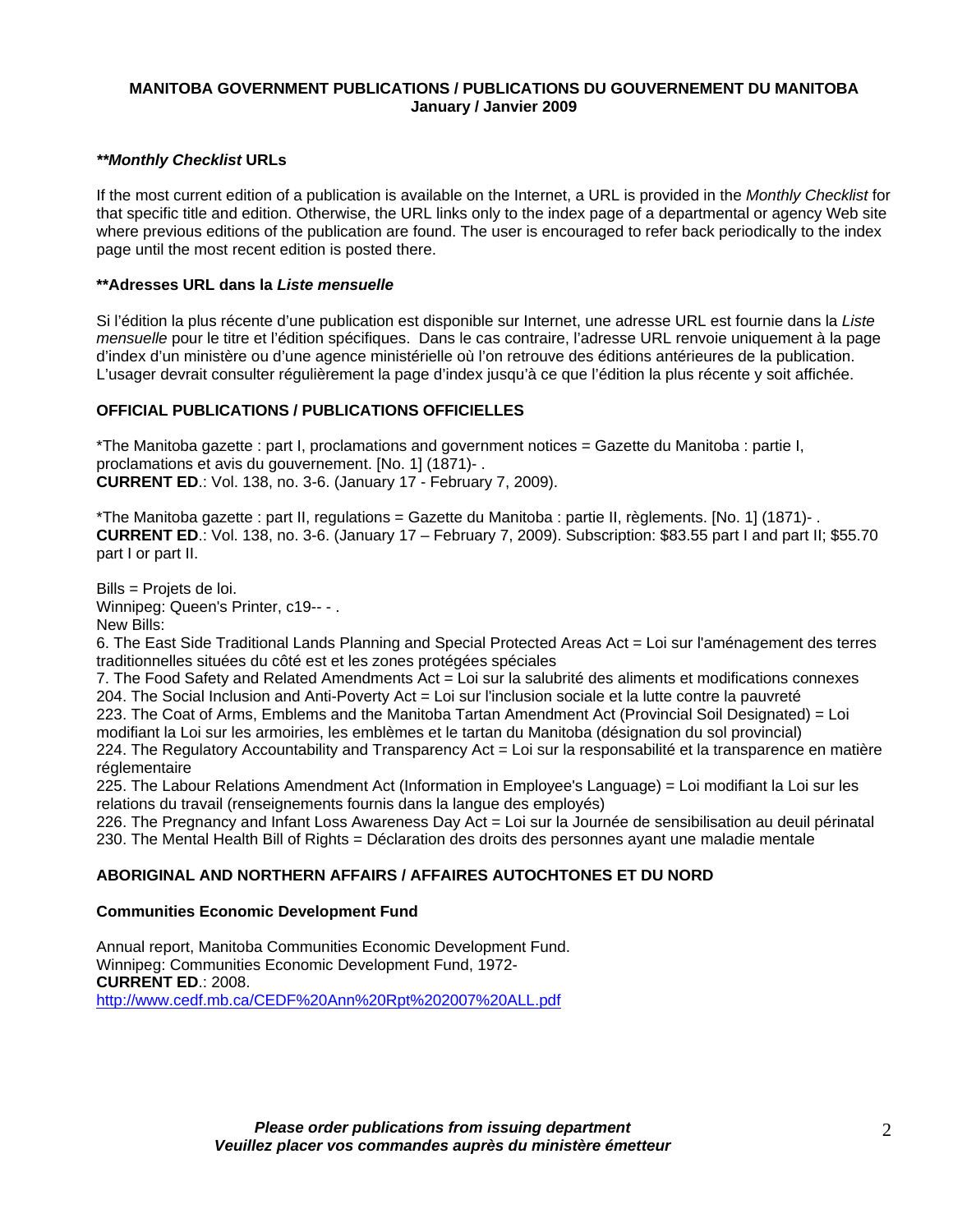# **ADVANCED EDUCATION AND LITERACY / ENSEIGNEMENT POSTSECONDAIRE ET ALPHABÉTISATION**

## **Aboriginal Education Directorate** / **Direction générale de l'éducation des Autochtones**

Aboriginal organizations in Manitoba: a directory of groups and programs organized by or for First Nations, Inuit and Metis people. Winnipeg: Aboriginal Education Directorate, Manitoba Advanced Education and Literacy, 2001- **CURRENT ED**.: 2008/10. (January 2008). http://www.edu.gov.mb.ca/aed/ab\_organizations.pdf

Aboriginal teachers' questionnaire report, 2006. Winnipeg: Aboriginal Education Directorate, 2006. 1 brochure

Also available in French under title: Rapport à propos du questionnaire sur les enseignants autochtones de 2006. http://www.edu.gov.mb.ca/aed/aborig\_teachers.pdf

Rapport à propos du questionnaire sur les enseignants autochtones de 2006. Winnipeg: Direction générale de l'éducation des Autochtones, 2006. 1 brochure Aussi publié en anglais sous le titre: Aboriginal teachers' questionnaire report, 2006.

Aboriginal education action plan: highlights report.

Winnipeg: Manitoba Advanced Education and Training, Manitoba Education, Citizenship and Youth, Aboriginal Education Directorate, 2004-

1 brochure **CURRENT ED**.: March 2007. http://www.edu.gov.mb.ca/abedu/action\_plan/highlights\_report.pdf

#### **AGRICULTURE, FOOD AND RURAL INITIATIVES / AGRICULTURE, ALIMENTATION ET INITIATIVES RURALES**

National industrial hemp strategy [electronic resource]. Winnipeg: The Agricola Group, 2008. 1 CD-ROM Not for distribution. Print from Internet. http://www.votehemp.com/PDF/National\_Industrial\_Hemp\_Strategy\_Final\_Complete2.pdf

The Manitoba beekeeper / Manitoba Beekeeper's Association. Winnipeg: the Association, 1978- **CURRENT ED**.: Winter 2009. Frequency: Quarterly http://www.manitobabee.org/newsletter.html

#### **Agricultural Producers' Organization Certification Agency**

Report of the Agricultural Producers' Organization Certification Agency to Minister of Agriculture... respecting the determination of the Certified Organization. Winnipeg: The Agency, 1990- **CURRENT ED**.: December 2008.

#### **Knowledge Management**

Agriculture statistics. Winnipeg: Manitoba Agriculture, Food and Rural Initiatives, Knowledge Management, 1979- **CURRENT ED**.: Farm cash receipts estimates January - September 2005R - 2008P. Frequency: Irregular http://www.gov.mb.ca/agriculture/statistics/index.html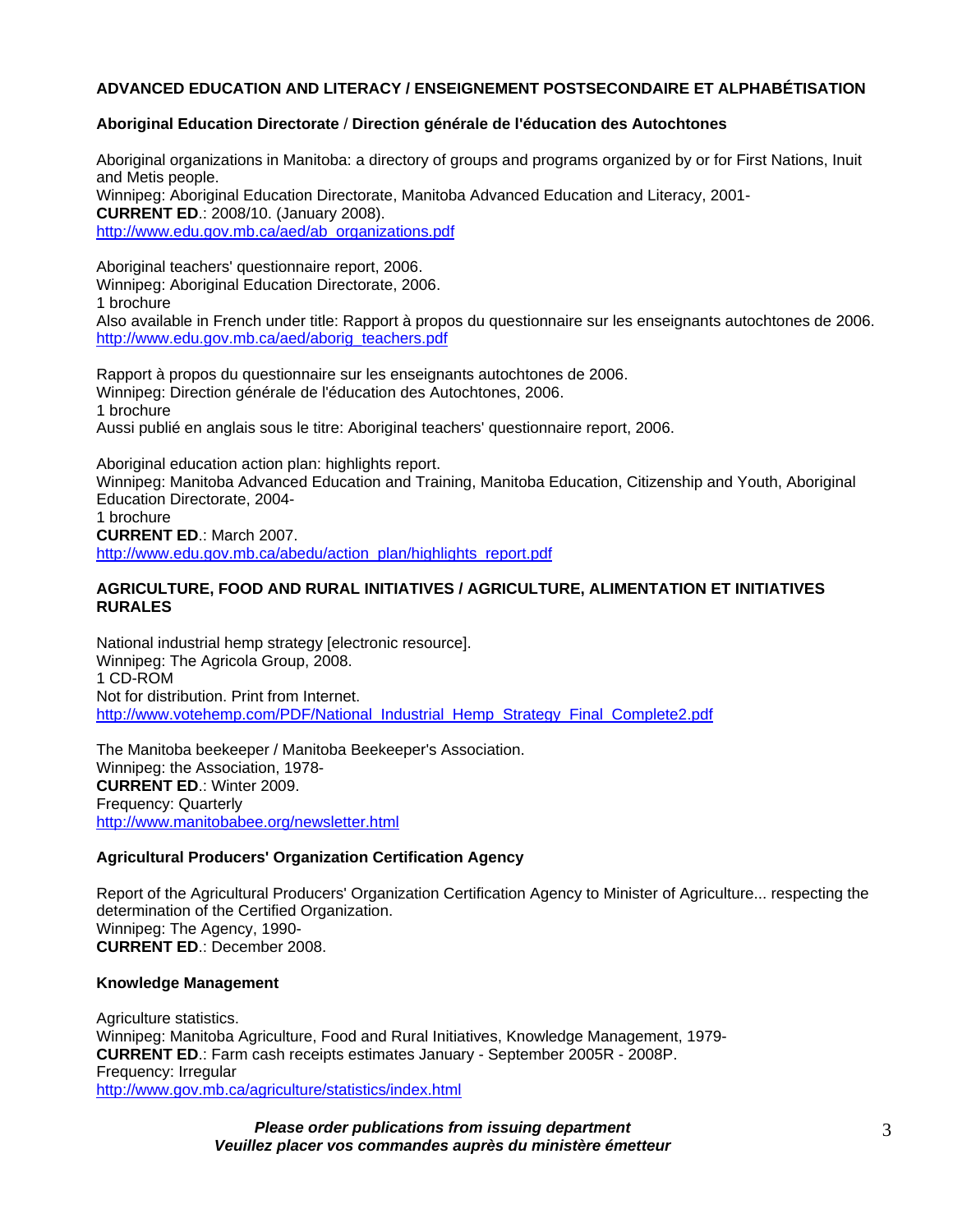## **Manitoba Agriculture Services Corporation / Société des services agricoles du Manitoba**

Rapport annuel, Société des services agricoles du Manitoba. Winnipeg: Société des services agricoles du Manitoba, 2005- Aussie publié en anglais sous le titre: Annual report, Manitoba Agricultural Services Corporation. **ÉD. RÉCENTE**: 2007/08. http://www.masc.mb.ca/masc.nsf/annual\_report\_2007\_08\_french.pdf

#### **Marketing and Farm Business Management**

The young farmers newsletter: a growing opportunities initiative. Winnipeg: Manitoba Agriculture, Food and Rural Initiatives, 2005- **CURRENT ED**.: Vol. 9, Winter 2009. Frequency: 3 issues per year. http://www.gov.mb.ca/agriculture/financial/youngfarmers/updates.html

#### **Policy Analysis Knowledge Centre**

Guidelines for estimating crop production costs. Winnipeg: Manitoba Agriculture, Food and Rural Initiatives, 2005- **CURRENT ED**.: January 2009. http://www.gov.mb.ca/agriculture/financial/farm/pdf/copcropproductioncosts2009.pdf

## **CIVIL SERVICE COMMISSION / COMMISSION DE LA FONCTION PUBLIQUE MANITOBA**

Actuarial report on the Civil Service Superannuation Fund as at December 31... Winnipeg: Turnbull and Turnbull, 1975- **CURRENT ED.**: 2007.

#### **CONSERVATION**

#### **Administrative Support Services**

Annual report, Manitoba Conservation. Winnipeg: Manitoba Conservation, 1999- **CURRENT ED**.: 2007/08. http://www.gov.mb.ca/conservation/annual-reports/conservation/index.html

#### **Manitoba Product Stewardship Program**

Annual report, Manitoba Product Stewardship Corporation. Winnipeg: Manitoba Product Stewardship Corporation, 1996- **CURRENT ED**.: 2007/08. http://www.mpsc.com/pdf/MPSC%20AR%202008-web.pdf

#### **Manitoba Round Table for Sustainable Development / Table ronde Manitobaine sur le développement durable**

Rapport annuel, Table ronde Manitobaine sur le développement durable. Winnipeg: Table ronde Manitobaine sur le développement durable, 2004- Aussi publié en anglais sous le titre: Annual report, Manitoba Round Table for Sustainable Development. **ÉD RÉCENTE**.: 2007/08

http://www.gov.mb.ca/conservation/susresmb/pdf/mrtsd\_annual\_rpt\_2007-08\_fr.pdf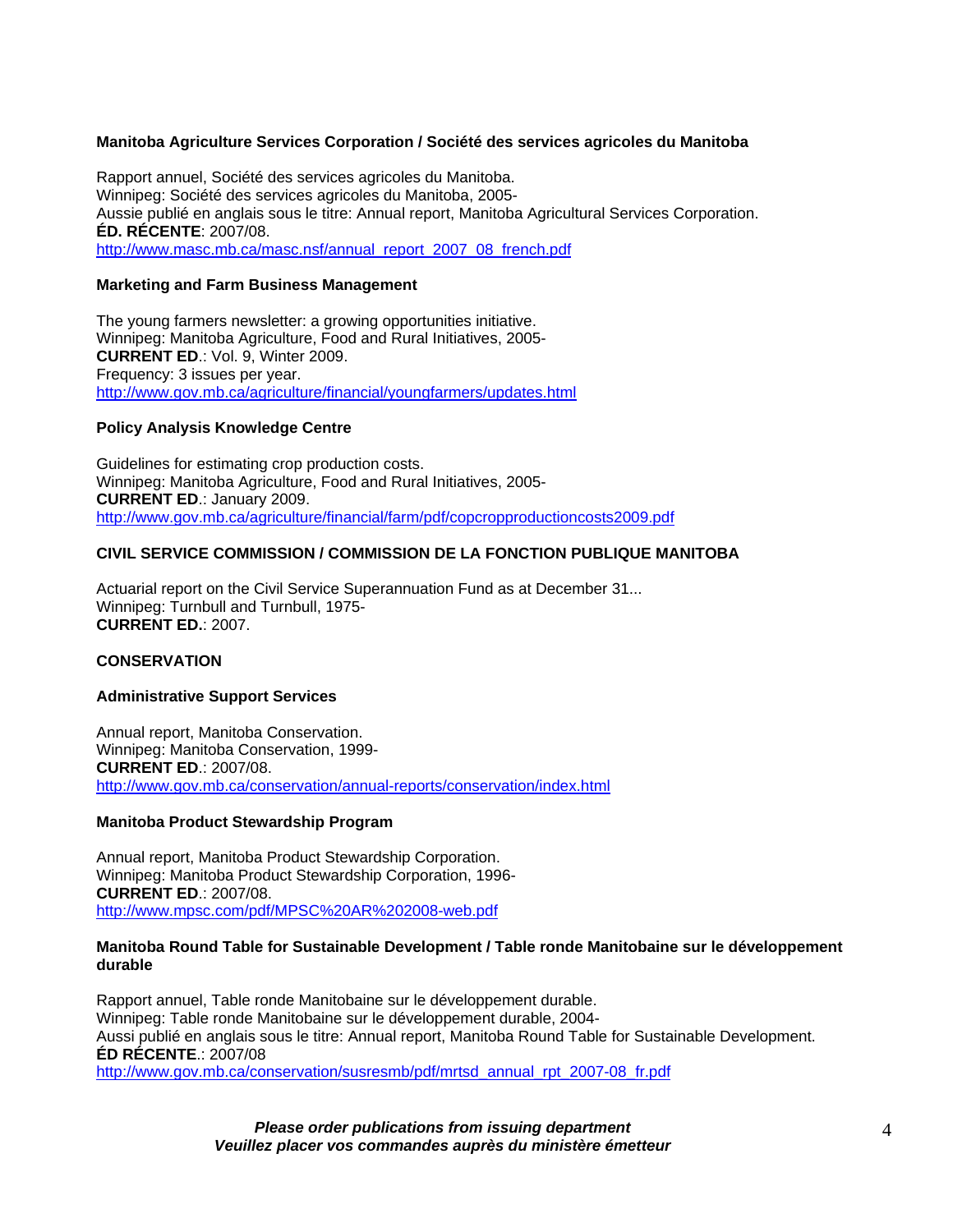# **Pollution Prevention Branch**

Packaging and Printed Paper Stewardship Regulation. Winnipeg: Manitoba Conservation, 2007- Environment registry file; 5247.00 **CURRENT ED**.: December 2008.

## **CULTURE, HERITAGE, TOURISM AND SPORT / CULTURE, PATRIMOINE, TOURISME ET SPORT**

## **Film Classification Board**

Film Classification Board [Monthly report] ... Winnipeg: Film Classification Board, 1983- Frequency: Monthly **CURRENT ED**.: January 2009.

## **Legislative Library**

Selected new titles: recent additions to the Library collection. Winnipeg: Manitoba Legislative Library, Manitoba Culture, Heritage, Tourism and Sport, 1984 - **CURRENT ED**.: December 2008/January 2009. Frequency: Monthly http://www.gov.mb.ca/chc/leg-lib/esnt.html

# **EDUCATION, CITIZENSHIP AND YOUTH / ÉDUCATION, CITOYENNETÉ ET JEUNESSE**

## **Public Schools Finance Board**

Annual report, Manitoba Public Schools Finance Board. Winnipeg: Manitoba Education and Training, 1968- **CURRENT ED**.: 2007/08.

## **Schools' Finance Branch**

Funding of schools. Winnipeg: Schools' Finance Branch, Manitoba Education and Training, 1988- **CURRENT ED**.: 2009/10 school year. http://www.edu.gov.mb.ca/k12/finance/schfund/funding\_sch0910.pdf

# **FAMILY SERVICES AND HOUSING / SERVICES À LA FAMILLE ET LOGEMENT MANITOBA**

#### **Services for Persons with Disabilities**

LMAPD report. Winnipeg: Manitoba Family Services and Housing, 2005- **CURRENT ED**.: 2005/06. http://www.gov.mb.ca/fs/pwd/imapd\_reports.html

#### **FINANCE / FINANCES**

#### **Consumers' Bureau**

Protect yourself: information about your rights, consumer safety and protecting yourself in the marketplace [calendar]. Winnipeg: Manitoba Consumer and Corporate Affairs, Consumers' Bureau, 2002- 1 calendar **CURRENT ED**.: 2009. http://www.gov.mb.ca/finance/cca/consumb/pdf/protect\_yourself\_calendar.pdf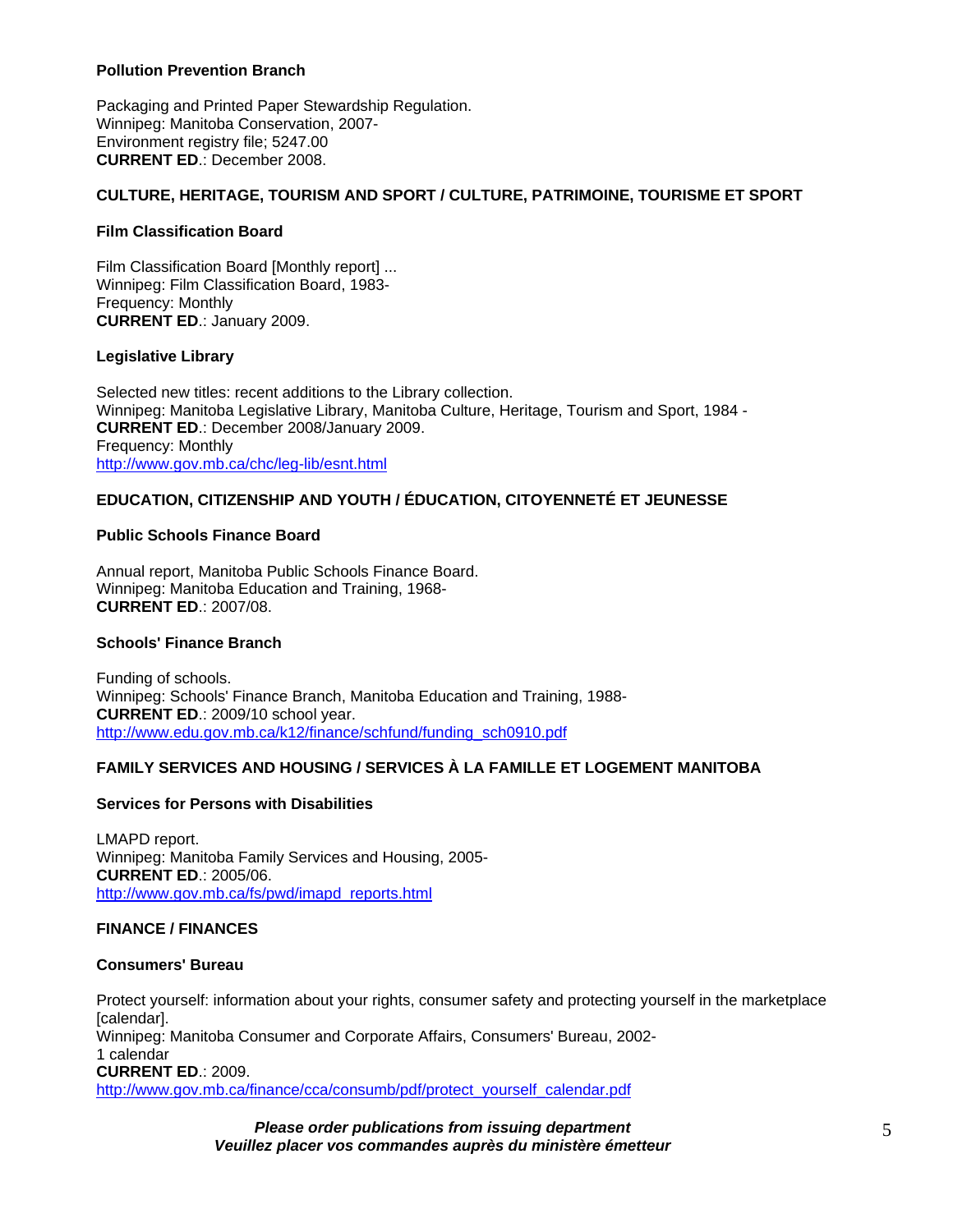### **Public Utilities Board**

Board orders. Winnipeg: Public Utilities Board, 1986- . **CURRENT ED**.: No. 126/08-175/08 (Not for distribution). http://www.pub.gov.mb.ca/misc0006.html

## **Residential Tenancies Branch / Direction de la location à usage d'habitation**

Open doors: a publication of the Residential Tenancies Branch. Winnipeg: Manitoba Finance, Residential Tenancies Branch, 2004- Also published in French under title: Portes ouvertes. **CURRENT ED**.: Issue 14, January 2009. Frequency: Quarterly. http://www.gov.mb.ca/finance/cca/rtb/rtbnewsletters/list\_opendoors.html

Portes ouvertes: une publication de la Direction de la location à usage d'habitation. Winnipeg: Finances Manitoba, Direction de la location à usage d'habitation, 2004- Aussi publié en anglais sous le titre: Open doors. **ÉD. RÉCENTE**: no. 14, janvier 2009. Fréquence: Trimestriel http://www.gov.mb.ca/finance/cca/rtb/rtbnewsletters/opendoors\_jan09\_issue14.fr.pdf

# **HEALTH AND HEALTHY LIVING** / **SANTÉ ET VIE SAINE**

Personal care services: a guide to services and charges in Manitoba = Services de soins personnels: guide des frais et des services au Manitoba. Winnipeg: Manitoba Health and Healthy Living, 2005-. 1 brochure **CURRENT ED**.: 2008/09 http://www.gov.mb.ca/health/pcs/brochure.html

Personal care services: residential charges in Manitoba, information manual. Winnipeg: Manitoba Health and Healthy Living, 2005- 1 binder **CURRENT ED**.: 2008/09 http://www.gov.mb.ca/health/pcs/manual.html

# **Corporate Services**

Infohealth guide to health services in Manitoba. Winnipeg: Manitoba Health, 2002-. Also published in French under title: Guide infosanté **CURRENT ED**.: 2006. http://www.gov.mb.ca/health/guide/

Guide infosanté: guide des services de santé au Manitoba. Winnipeg: Santé Manitoba, 2002- Aussi publié en anglais sous le titre: Infohealth guide to health services in Manitoba. **ÉD. RÉCENTE**: 2006 http://www.gov.mb.ca/health/guide/index.fr.html

# **Provincial Drug Program Branch**

Manitoba drug benefits and interchangeability formulary. Winnipeg: Manitoba Health, c1992-. Manitoba drug benefits and interchangeability bulletin is no longer available in hard copy (print from Internet). **CURRENT ED**.: Bulletin no. 60. http://www.gov.mb.ca/health/mdbif/bulletins.html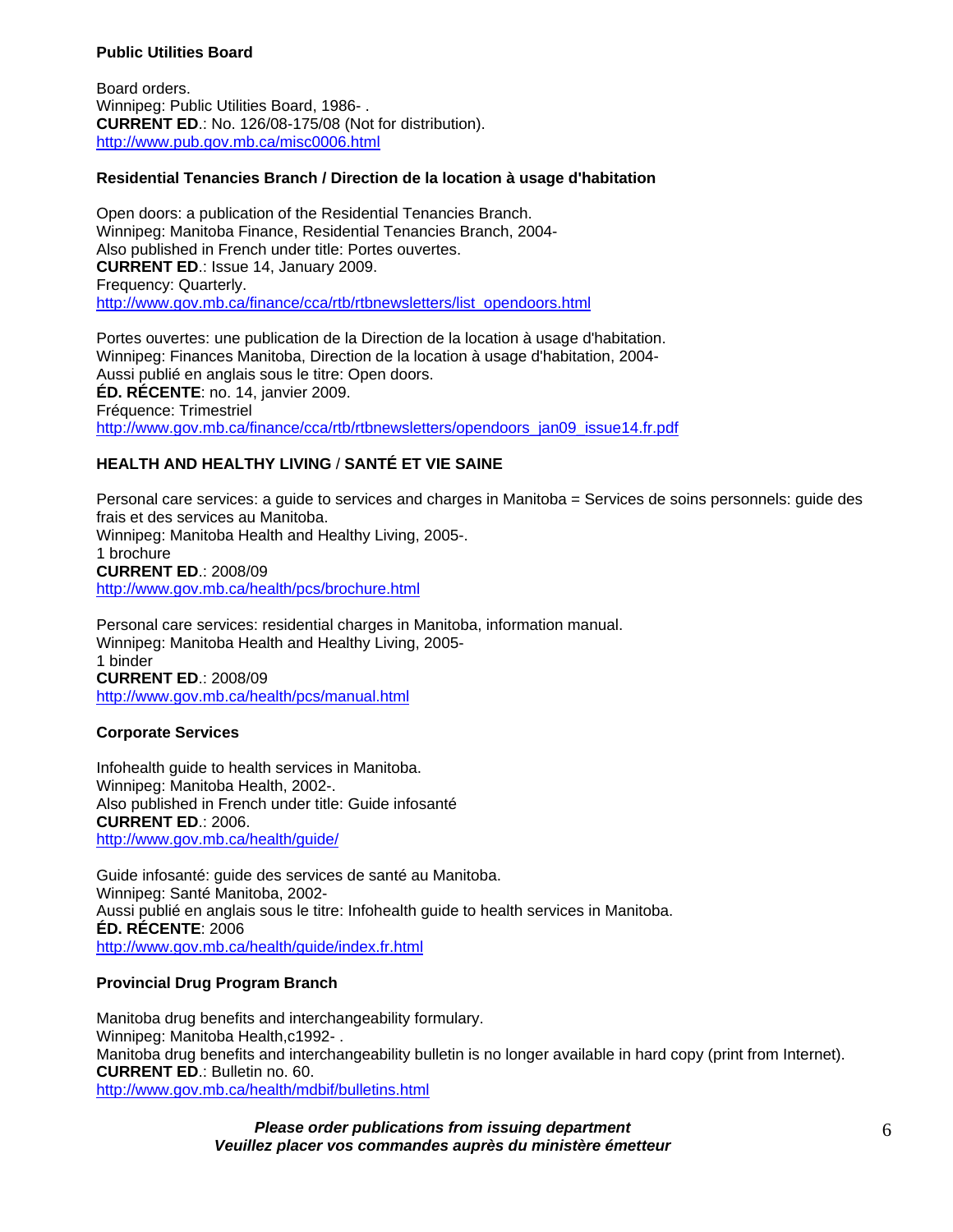# **JUSTICE**

# **Manitoba Human Rights Commission / Commission des droits de la personne du Manitoba**

MHR connections. Winnipeg: Manitoba Human Rights Commission, 2001- Also published in French under title: Connexions. **CURRENT ED**.: Vol. 9 no. 1 (January 2009). Frequency: Monthly http://www.gov.mb.ca/hrc/english/publications/newsletter/

Connexions. Winnipeg: la Commission des droits de la personne du Manitoba, 2001- Aussi publié en anglais sous le titre: MHR connections. **ÉD. RÉCENTE**.: Vol. 8 no. 12 (Décembre 2009). Fréquence: Mensuel http://www.gov.mb.ca/hrc/francais/publications/bulletin/index.html

## **Law Reform Commission**

Franchise law. Winnipeg: Manitoba Law Reform Commission, 2008. 172 pages Law Reform Commission Report no.: 116 http://www.gov.mb.ca/justice/mlrc/reports/116.pdf

Mandatory arbitration clauses and consumer class proceedings. Winnipeg: Manitoba Law Reform Commission, 2008. 48 pages Law Reform Commission Report no.:115 http://www.gov.mb.ca/justice/mlrc/reports/ma2008.pdf

#### **Office of the Chief Medical Examiner / Bureau du médecin légiste en chef**

Annual review, Office of the Chief Medical Examiner = Rapport annuel, Bureau du médecin légiste en chef. Winnipeg: Manitoba Attorney General, 1985- **CURRENT ED**.: 2007

#### **Law Enforcement Review Agency / Organisme charge des enquetes sur l'application de la loi**

Rapport annuel, Bureau de commissaire, Organisme chargé des enquêtes sur l'application de la loi. Winnipeg: Organisme chargé des enquêtes sur l'application de la loi, 2000- Aussi publié en anglais sous: Annual report, Office of the Commissioner, Law Enforcement Review Agency. **ÉD. RÉCENTE**: 2007.

http://www.gov.mb.ca/justice/lera/annual\_report/pdf/2007/2007-annual\_report.fr.pdf

# **LABOUR AND IMMIGRATION / TRAVAIL ET IMMIGRATION**

#### **Manitoba Labour Board / Commission du travail du Manitoba**

Annual report, Manitoba Labour Board = Commission du travail du Manitoba, rapport annuel. Winnipeg: Manitoba Labour Board, 1986- **CURRENT ED**.: 2007/08. http://www.gov.mb.ca/labour/labbrd/publicat.html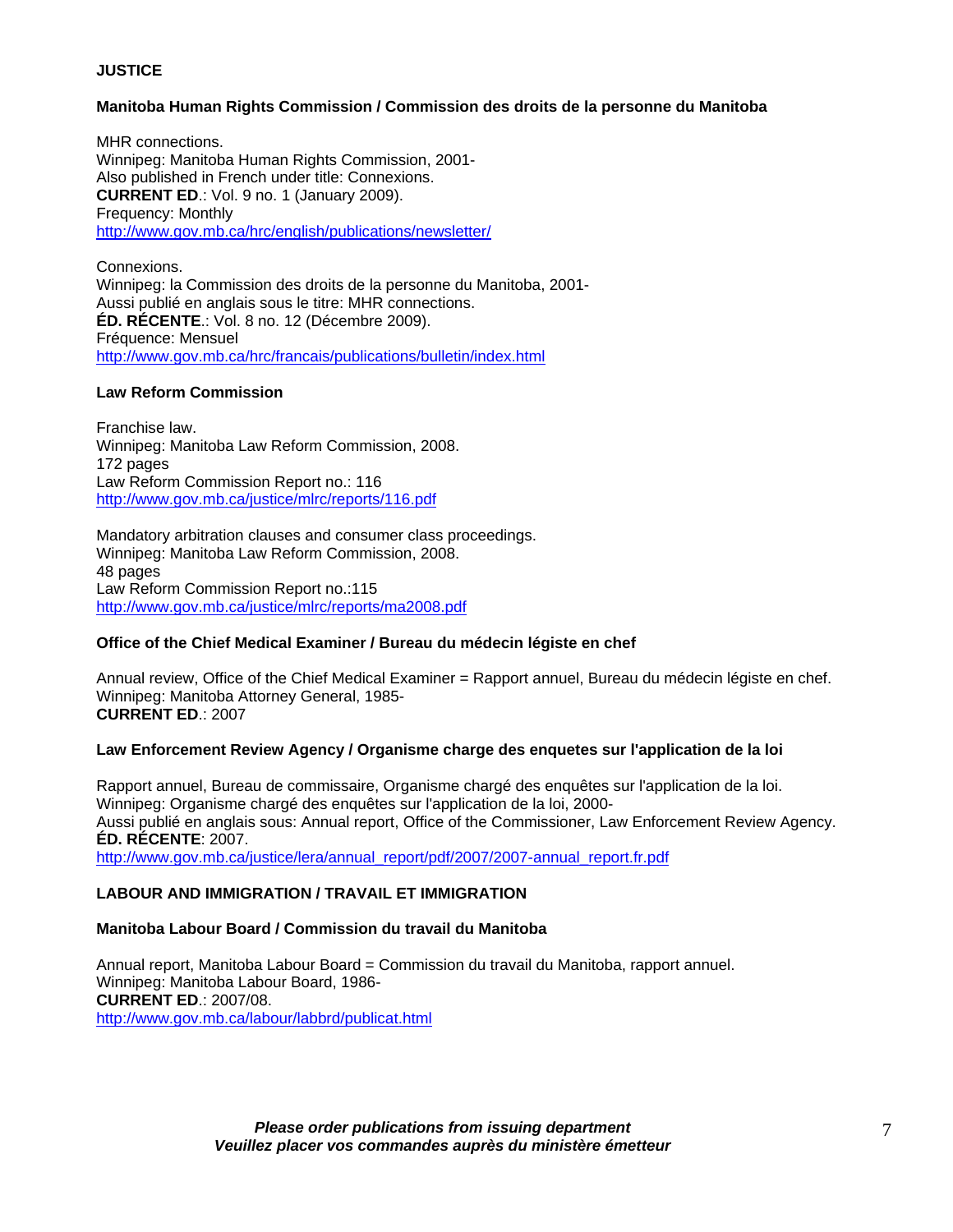## **Workplace Safety and Health Division**

Safe work. Winnipeg: Manitoba Labour and Immigration, Workplace Safety and Health Division, 2003- **CURRENT ED**.: vol. 1, no. 11 (Winter 2009). Frequency: 3 issues per year. http://safemanitoba.com/newsletter.aspx

# **MANITOBA BUREAU OF STATISTICS / BUREAU DE STATISTIQUES DU MANITOBA**

Manitoba statistical review. Winnipeg: Manitoba Bureau of Statistics, 1976- **CURRENT ED**.: Vol. 33, no. 3 (Third Quarter 2008) Subscription: \$55.00 per year.

Summary of current economic indicators. Winnipeg: Manitoba Bureau of Statistics, 1987- Frequency: Monthly **CURRENT ED**.: February 2009.

Labour force statistics report: special data supplement. Winnipeg: Manitoba Bureau of Statistics, 1989- **CURRENT ED**.: 2004-2008. Issued January 30, 2009.

Consumer price index report. Winnipeg: Manitoba Bureau of Statistics, 1987- Frequency: Monthly **CURRENT ED**.: December 2008.

Consumer price index report: special data supplement. Winnipeg: Manitoba Bureau of Statistics, 1991- Supplement to: Consumer price index report (monthly). **CURRENT ED**.: 2006 to 2008. Issued February 3, 2009.

# **MANITOBA LOTTERIES CORPORATION / CORPORATION MANITOBAINE DES LOTERIES**

Quarter report, Manitoba Centennial Centre Corporation. Winnipeg: Manitoba Centennial Centre Corporation, 2008- **CURRENT ED**.: Third quarter report for the nine months ending December 31, 2008.

# **MANITOBA PUBLIC INSURANCE CORPORATION / SOCIÉTÉ D'ASSURANCE PUBLIQUE DU MANITOBA**

Quarterly financial report, Manitoba Public Insurance. Winnipeg: Manitoba Public Insurance Corporation, 1988- **CURRENT ED**.: 3rd Quarter, nine months ended November 30, 2008. http://www.mpi.mb.ca/english/newsroom/quarterly.html

#### **MANITOBA SECURITIES COMMISSION / COMMISSION DES VALEURS MOBILIERES DU MANITOBA**

Make it count: a parent's guide to youth money management. Winnipeg: Manitoba Securities Commission, 2008. 34 pages Also available in French under title: Faites que ça compte: guide parental de la gestion financière chez les jeunes. http://www.makeitcountonline.ca/mic\_guide.pdf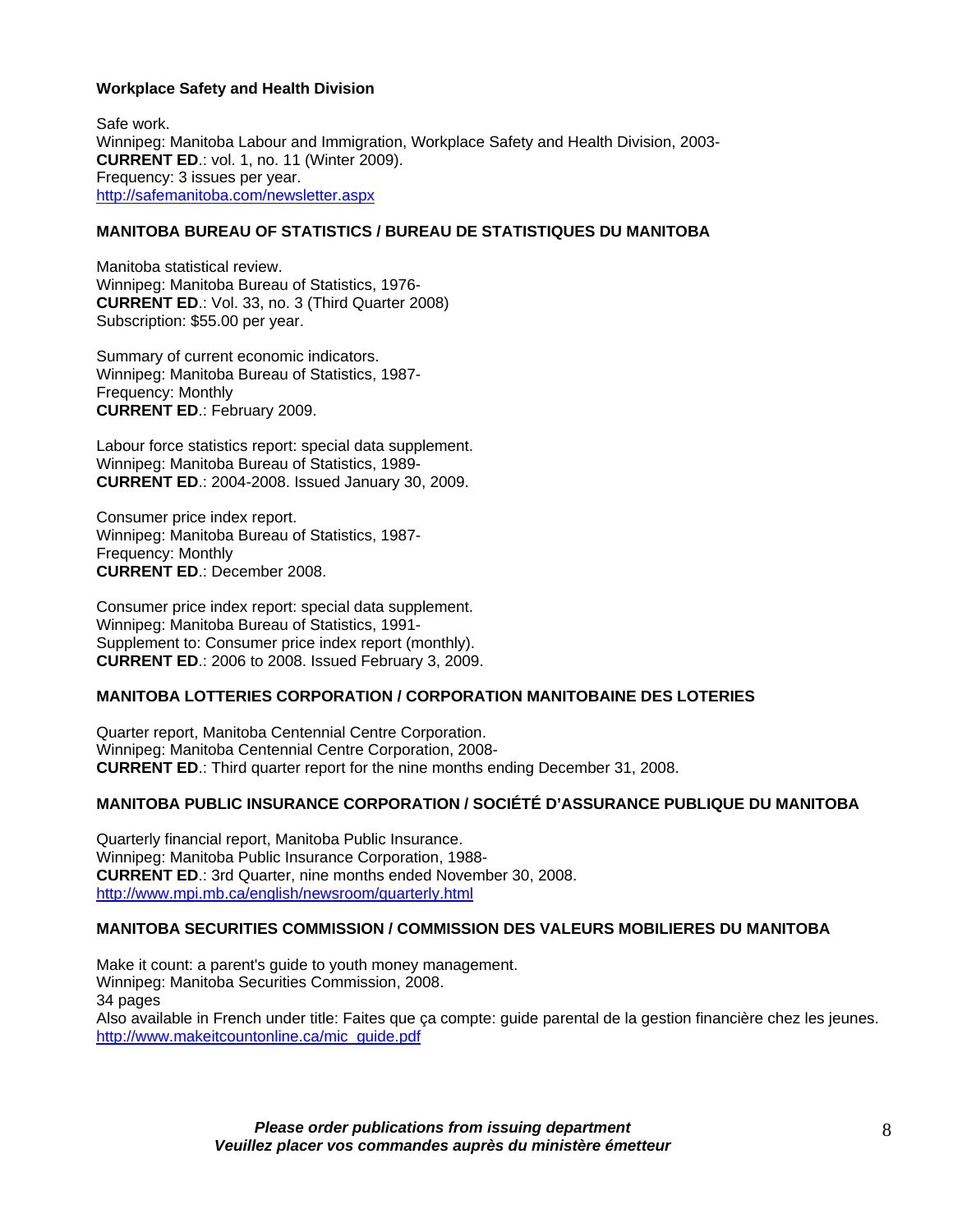Faites que ça compte: guide parental de la gestion financière chez les jeunes. Winnipeg: Commission des valeurs mobilières du Manitoba, 2008. 34 pages Aussie publié en anglais sous le titre: Make it count: a parent's guide to youth money management. http://www.makeitcountonline.ca/mic\_guide\_fr.pdf

# **SCIENCE, TECHNOLOGY, ENERGY AND MINES** / **SCIENCES, TECHNOLOGIE, ÉNERGIE ET MINES**

# **Manitoba Geological Survey / Levés géologiques du Manitoba**

First vertical derivative of the magnetic field, Partridge Breast Lake aeromagnetic survey, Fraser Lake / Lemay Island (NTS 64 B/13 and part of 64 B/14) = Dérivée première verticale du champ magnétique, Levé aéromagnétique Partridge Breast Lake, Fraser Lake / Lemay Island (SNRC 64 B/13 et partie de 64 B/14) / by M. Coyle and F. Kiss.

Winnipeg: Science, Technology, Energy and Mines, Manitoba Geological Survey, 2008. 1 map; 76 x 92 cm.

Open file report Manitoba. Science, Technology, Energy and Mines; no. OF2008-23 http://www.gov.mb.ca/stem/mrd/info/libmin/OF2008-23.pdf

First vertical derivative of the magnetic field, Partridge Breast Lake aeromagnetic survey, Hood Lake (NTS 64 H/3) = Dérivée première verticale du champ magnétique, Levé aéromagnétique Partridge Breast Lake, Hood Lake (SNRC 64 H/3) / by M. Coyle and F. Kiss.

Winnipeg: Science, Technology, Energy and Mines, Manitoba Geological Survey, 2008. 1 map; 76 x 92 cm.

Open file report Manitoba. Science, Technology, Energy and Mines; no. OF2008-27 http://www.gov.mb.ca/stem/mrd/info/libmin/OF2008-27.pdf

First vertical derivative of the magnetic field, Partridge Breast Lake aeromagnetic survey, Kilfoyle Lake (NTS 64 H/6) = Dérivée première verticale du champ magnétique, Levé aéromagnétique Partridge Breast Lake, Kilfoyle Lake (SNRC 64 H/6) / by M. Coyle and F. Kiss.

Winnipeg: Science, Technology, Energy and Mines, Manitoba Geological Survey, 2008. 1 map; 76 x 92 cm.

Open file report Manitoba. Science, Technology, Energy and Mines; no. OF2008-30 http://www.gov.mb.ca/stem/mrd/info/libmin/OF2008-30.pdf

First vertical derivative of the magnetic field, Partridge Breast Lake aeromagnetic survey, McLeod Peninsula (NTS 64 H/4) = Dérivée première verticale du champ magnétique, Levé aéromagnétique Partridge Breast Lake, McLeod Peninsula (SNRC 64 H/4) / by M. Coyle and F. Kiss.

Winnipeg: Science, Technology, Energy and Mines, Manitoba Geological Survey, 2008. 1 map; 76 x 92 cm.

Open file report Manitoba. Science, Technology, Energy and Mines; no. OF2008-28 http://www.gov.mb.ca/stem/mrd/info/libmin/OF2008-28.pdf

First vertical derivative of the magnetic field, Partridge Breast Lake aeromagnetic survey, Missi Rapid (NTS 64 G/8) = Dérivée première verticale du champ magnétique, Levé aéromagnétique Partridge Breast Lake, Missi Rapid (SNRC 64 G/8) / by M. Coyle and F. Kiss.

Winnipeg: Science, Technology, Energy and Mines, Manitoba Geological Survey, 2008. 1 map; 76 x 92 cm.

Open file report Manitoba. Science, Technology, Energy and Mines; no. OF2008-26 http://www.gov.mb.ca/stem/mrd/info/libmin/OF2008-26.pdf

First vertical derivative of the magnetic field, Partridge Breast Lake aeromagnetic survey, Numakoos Lake (NTS 64 G/2) = Dérivée première verticale du champ magnétique, Levé aéromagnétique Partridge Breast Lake, Numakoos Lake (SNRC 64 G/2) / by M. Coyle and F. Kiss.

Winnipeg: Science, Technology, Energy and Mines, Manitoba Geological Survey, 2008. 1 map; 76 x 92 cm.

Open file report Manitoba. Science, Technology, Energy and Mines; no. OF2008-25 http://www.gov.mb.ca/stem/mrd/info/libmin/OF2008-25.pdf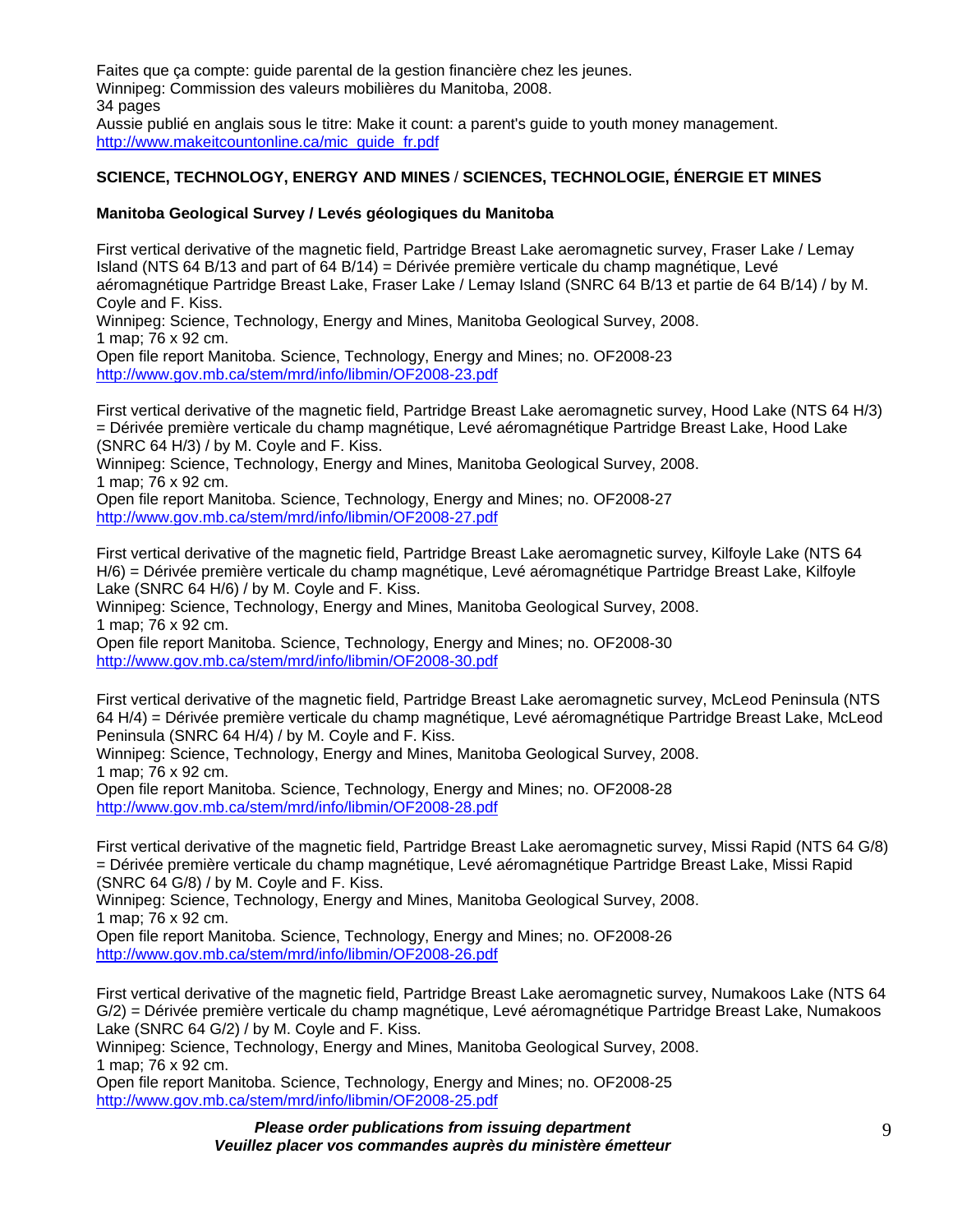First vertical derivative of the magnetic field, Partridge Breast Lake aeromagnetic survey, Torrance Lake (NTS 64 G/1) = Dérivée première verticale du champ magnétique, Levé aéromagnétique Partridge Breast Lake, Torrance Lake (SNRC 64 G/1) / by M. Coyle and F. Kiss.

Winnipeg: Science, Technology, Energy and Mines, Manitoba Geological Survey, 2008. 1 map; 76 x 92 cm.

Open file report Manitoba. Science, Technology, Energy and Mines; no. OF2008-24 http://www.gov.mb.ca/stem/mrd/info/libmin/OF2008-24.pdf

First vertical derivative of the magnetic field, Partridge Breast Lake aeromagnetic survey, Wood Lake (NTS 64 H/5) = Dérivée première verticale du champ magnétique, Levé aéromagnétique Partridge Breast Lake, Wood Lake (SNRC 64 H/45) / by M. Coyle and F. Kiss.

Winnipeg: Science, Technology, Energy and Mines, Manitoba Geological Survey, 2008. 1 map; 76 x 92 cm.

Open file report Manitoba. Science, Technology, Energy and Mines; no. OF2008-29 http://www.gov.mb.ca/stem/mrd/info/libmin/OF2008-29.pdf

Geochemical and kimberlite-indicator-mineral results for till samples from the Nejanilini, Kasmere and Putahow lakes areas, northern Manitoba (NTS 64N, 64O, 64P) [electronic resource] / by C.O. Böhm... [et al.]. Winnipeg: Manitoba Science, Technology, Energy and Mines, Manitoba Geological Survey, 2008. 1 CD-ROM

Open file report Manitoba. Industry, Economic Development and Mines; no. OF2008-13 http://www.gov.mb.ca/stem/mrd/info/libmin/OF2008-13.zip

Geology of the Rice Lake area, Rice Lake greenstone belt, southeastern Manitoba (parts of NTS 52L13, 52M4). Winnipeg: Science, Technology, Energy and Mines, Geological Survey, 2008. 97 pages + 1 map (68 x 137 cm., folded to 18 x 24 cm). Geoscientific report; GR2008-1 http://www.gov.mb.ca/stem/mrd/info/libmin/GR2008-1.zip

Geology of the Bird River Belt, southeastern Manitoba (parts of NTS 52L5, 6) / by H.P. Gilbert... [et al.]. Winnipeg: Science, Technology, Energy and Mines, Geological Survey, 2008. 51 pages + 1 map (68 x 137 cm., folded to 18 x 24 cm). Geoscientific map; MAP2008-1 http://www.gov.mb.ca/stem/mrd/info/libmin/MAP2008-1.zip

Reinterpretation of precambrian drillcore from the area between Cedar Lake and Hargrave River: (parts of NTS 63F, G, J) and miscellaneous core from NTS areas 63O, P, 64A, Manitoba, with criteria for recognizing lithologic units in the Ospwagan Group [interactive multimedia] / by J.J. Macek and C.R. McGregor. Winnipeg: Manitoba Science, Technology, Energy and Mines, Manitoba Geological Survey, 2008. 1 DVD

Open file report Manitoba. Science, Technology, Energy and Mines; no. OF2008-12

Report of activities. Winnipeg: Manitoba Science, Technology, Energy and Mines, Manitoba Geological Survey, 1980- **CURRENT ED**.: 2008. http://www.gov.mb.ca/itm/mrd/geo/field/index.html

Residual total magnetic field, Partridge Breast Lake aeromagnetic survey, Fraser Lake / Lemay Island (NTS 64 B/13 and part of 64 B/14) = Composante résiduelle du champ magnétique total, Levé aéromagnétique Partridge Breast Lake, Fraser Lake / Lemay Island (SNRC 64 B/13 et partie de 64 B/14) / by M. Coyle and F. Kiss. Winnipeg: Science, Technology, Energy and Mines, Manitoba Geological Survey, 2008. 1 map; 76 x 92 cm.

Open file report Manitoba. Science, Technology, Energy and Mines; no. OF2008-15 http://www.gov.mb.ca/stem/mrd/info/libmin/OF2008-15.pdf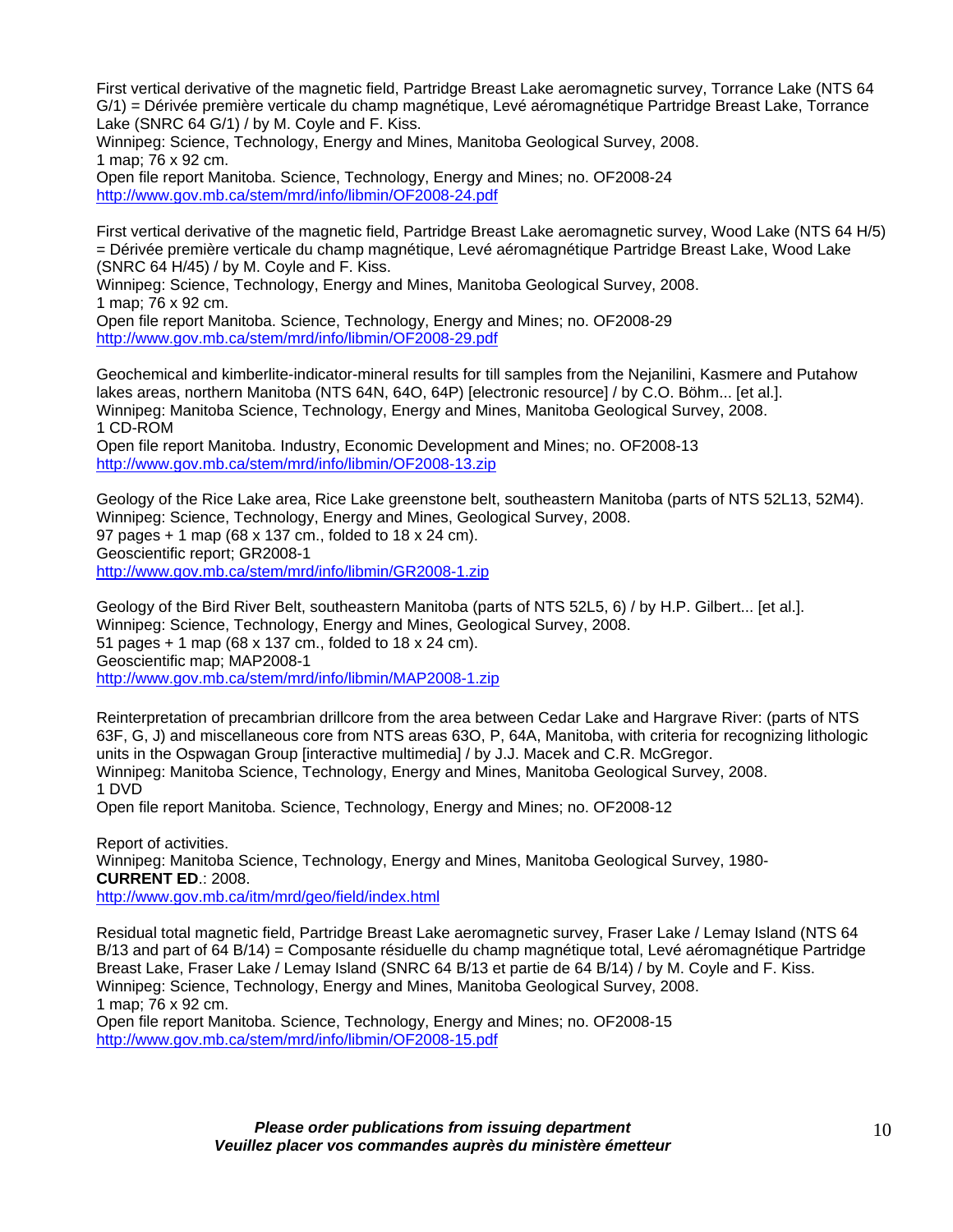Residual total magnetic field, Partridge Breast Lake aeromagnetic survey, Hood Lake (NTS 64 H/3) = Composante résiduelle du champ magnétique total, Levé aéromagnétique Partridge Breast Lake, Hood Lake (SNRC 64 H/3) / by M. Coyle and F. Kiss.

Winnipeg: Science, Technology, Energy and Mines, Manitoba Geological Survey, 2008. 1 map; 76 x 92 cm.

Open file report Manitoba. Science, Technology, Energy and Mines; no. OF2008-19 http://www.gov.mb.ca/stem/mrd/info/libmin/OF2008-19.pdf

Residual total magnetic field, Partridge Breast Lake aeromagnetic survey, Kilfoyle Lake (NTS 64 H/6) = Composante résiduelle du champ magnétique total, Levé aéromagnétique Partridge Breast Lake, Kilfoyle Lake (SNRC 64 H/6) / by M. Coyle and F. Kiss.

Winnipeg: Science, Technology, Energy and Mines, Manitoba Geological Survey, 2008. 1 map; 76 x 92 cm.

Open file report Manitoba. Science, Technology, Energy and Mines; no. OF2008-22 http://www.gov.mb.ca/stem/mrd/info/libmin/OF2008-22.pdf

Residual total magnetic field, Partridge Breast Lake aeromagnetic survey, Numakoos Lake (NTS 64 G/2) = Composante résiduelle du champ magnétique total, Levé aéromagnétique Partridge Breast Lake, Numakoos Lake (SNRC 64 G/2) / by M. Coyle and F. Kiss.

Winnipeg: Science, Technology, Energy and Mines, Manitoba Geological Survey, 2008. 1 map; 76 x 92 cm.

Open file report Manitoba. Science, Technology, Energy and Mines; no. OF2008-17 http://www.gov.mb.ca/stem/mrd/info/libmin/OF2008-17.pdf

Residual total magnetic field, Partridge Breast Lake aeromagnetic survey, McLeod Peninsula (NTS 64 H/4) = Composante résiduelle du champ magnétique total, Levé aéromagnétique Partridge Breast Lake, McLeod Peninsula (SNRC 64 H/4) / by M. Coyle and F. Kiss.

Winnipeg: Science, Technology, Energy and Mines, Manitoba Geological Survey, 2008. 1 map; c76 x 92 cm.

Open file report Manitoba. Science, Technology, Energy and Mines; no. OF2008-20 http://www.gov.mb.ca/stem/mrd/info/libmin/OF2008-20.pdf

Residual total magnetic field, Partridge Breast Lake aeromagnetic survey, Missi Rapid (NTS 64 G/8) = Composante résiduelle du champ magnétique total, Levé aéromagnétique Partridge Breast Lake, Missi Rapid (SNRC 64 G/8) / by M. Coyle and F. Kiss.

Winnipeg: Science, Technology, Energy and Mines, Manitoba Geological Survey, 2008. 1 map; 76 x 92 cm.

Open file report Manitoba. Science, Technology, Energy and Mines; no. OF2008-18 http://www.gov.mb.ca/stem/mrd/info/libmin/OF2008-18.pdf

Residual total magnetic field, Partridge Breast Lake aeromagnetic survey, Torrance Lake (NTS 64 G/1) = Composante résiduelle du champ magnétique total, Levé aéromagnétique Partridge Breast Lake, Torrance Lake (SNRC 64 G/1) / by M. Coyle and F. Kiss.

Winnipeg: Science, Technology, Energy and Mines, Manitoba Geological Survey, 2008. 1 map; 76 x 92 cm.

Open file report Manitoba. Science, Technology, Energy and Mines; no. OF2008-16 http://www.gov.mb.ca/stem/mrd/info/libmin/OF2008-16.pdf

Residual total magnetic field, Partridge Breast Lake aeromagnetic survey, Wood Lake (NTS 64 H/5) = Composante résiduelle du champ magnétique total, Levé aéromagnétique Partridge Breast Lake, Wood Lake (SNRC 64 H/5) / by M. Coyle and F. Kiss.

Winnipeg: Science, Technology, Energy and Mines, Manitoba Geological Survey, 2008. 1 map; 76 x 92 cm.

Open file report Manitoba. Science, Technology, Energy and Mines; no. OF2008-21 http://www.gov.mb.ca/stem/mrd/info/libmin/OF2008-21.pdf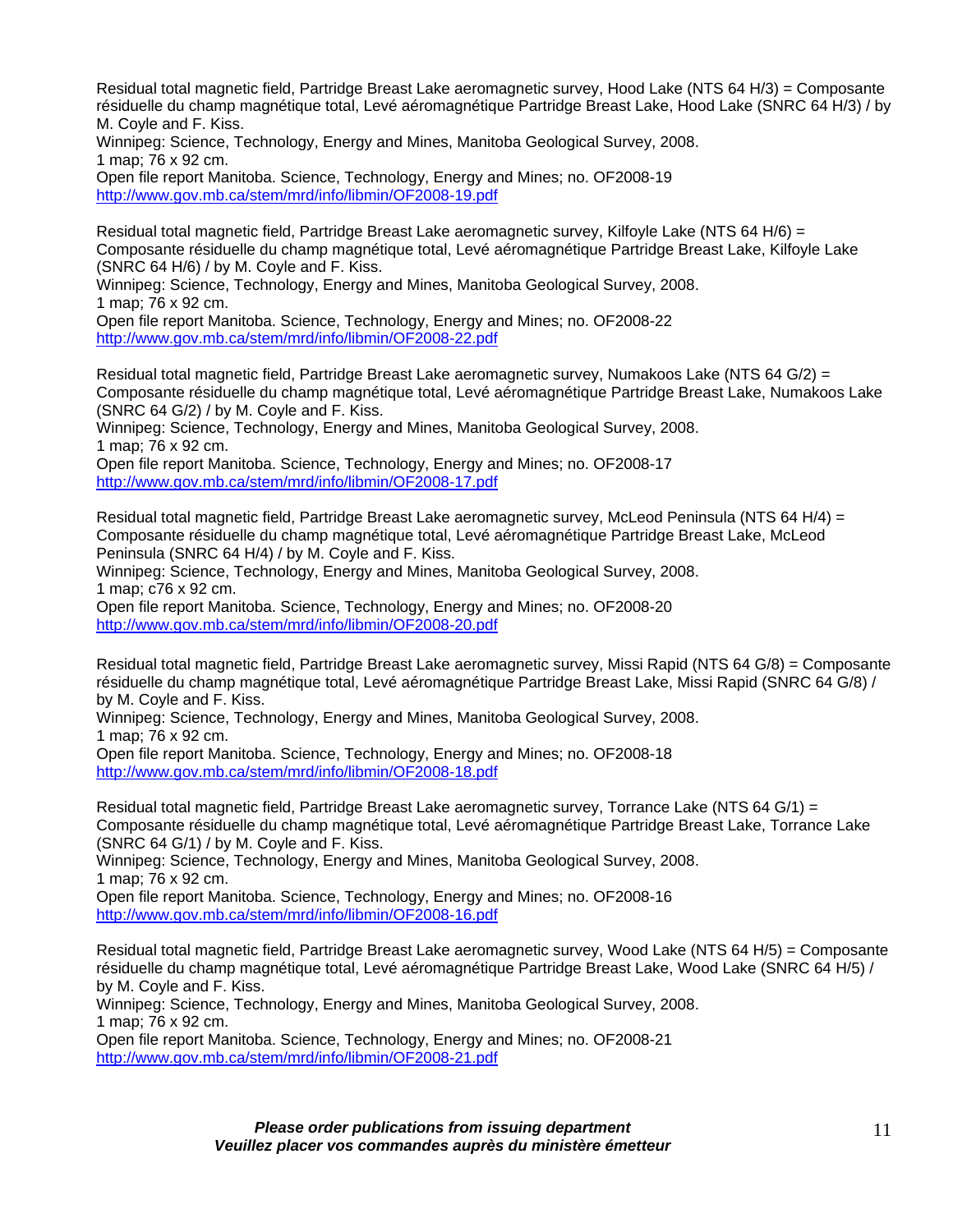Williston Basin project (targeted geoscience initiative II): results of the biostratigraphic sampling program, southwestern Manitoba (NTS 62F, 62G4, 62K3) / by M.P.B. Nicolas. Winnipeg: Manitoba Science, Technology, Energy and Mines, Geological Survey, 2008. 28 pages

Geoscientific paper Manitoba. Science, Technology, Energy and Mines; no. GP2008-1 http://www.gov.mb.ca/stem/mrd/info/libmin/GP2008-1.pdf

Williston Basin project (targeted geoscience initiative II): summary report on Paleozoic stratigraphy, mapping and hydrocarbon assessment, southwestern Manitoba / by M.P.B. Nicolas and D. Barchyn. Winnipeg: Manitoba Science, Technology, Energy and Mines, Geological Survey, 2008. 21 pages Geoscientific paper Manitoba. Science, Technology, Energy and Mines; no. GP2008-2

http://www.gov.mb.ca/stem/mrd/info/libmin/GP2008-2.pdf

## **Petroleum Branch**

Weekly well activity report: petroleum industry activity report. Winnipeg: Petroleum and Energy Branch, Science, Technology, Energy and Mines,1979- **CURRENT ED**.: January 12 - February 2, 2009 (4 issues). http://www.gov.mb.ca/iedm/petroleum/wwar/

# **SENIORS AND HEALTHY AGING SECRETARIAT / SECRÉTARIAT MANITOBAIN DU MIEUX-ÊTRE DES PERSONNES ÂGÉES ET DU VIEILLISSEMENT EN SANTÉ**

A legal information guide for seniors: wills and estates, power of attorney, health care directives. 2008 reprint of 2005 edition.

Winnipeg: Manitoba Seniors and Healthy Aging Secretariat and Community Legal Education Association, 1996. Also available in French under title: Guide de renseignements juridiques à l'intention des personnes âgées: testaments et successions, procurations, directives en matière de soins de santé. http://www.gov.mb.ca/shas/publications/guide\_for\_seniors.pdf

Guide de renseignements juridiques à l'intention des personnes âgées: testaments et successions, procurations, directives en matière de soins de santé.

Réimpression de l'édition de 2005, publié en 2008.

Winnipeg: le Secrétariat, le Curateur public et l'Association d'éducation juridique communautaire, 2005. Aussi publié en anglais sous le titre: A legal information guide for seniors. http://www.gov.mb.ca/shas/publications/guide\_for\_seniors.fr.pdf

#### **Manitoba Council on Aging**

Manitoba seniors' guide. Winnipeg: Manitoba Council on Aging, 1998- **CURRENT ED**.: 2008/09. http://www.gov.mb.ca/shas/publications/seniors\_guide\_08\_09.pdf

# **TRAVEL MANITOBA / VOYAGE MANITOBA**

#### **Marketing Services**

Manitoba events guide. Winnipeg: Travel Manitoba, 1988- **CURRENT ED**.: 2009.